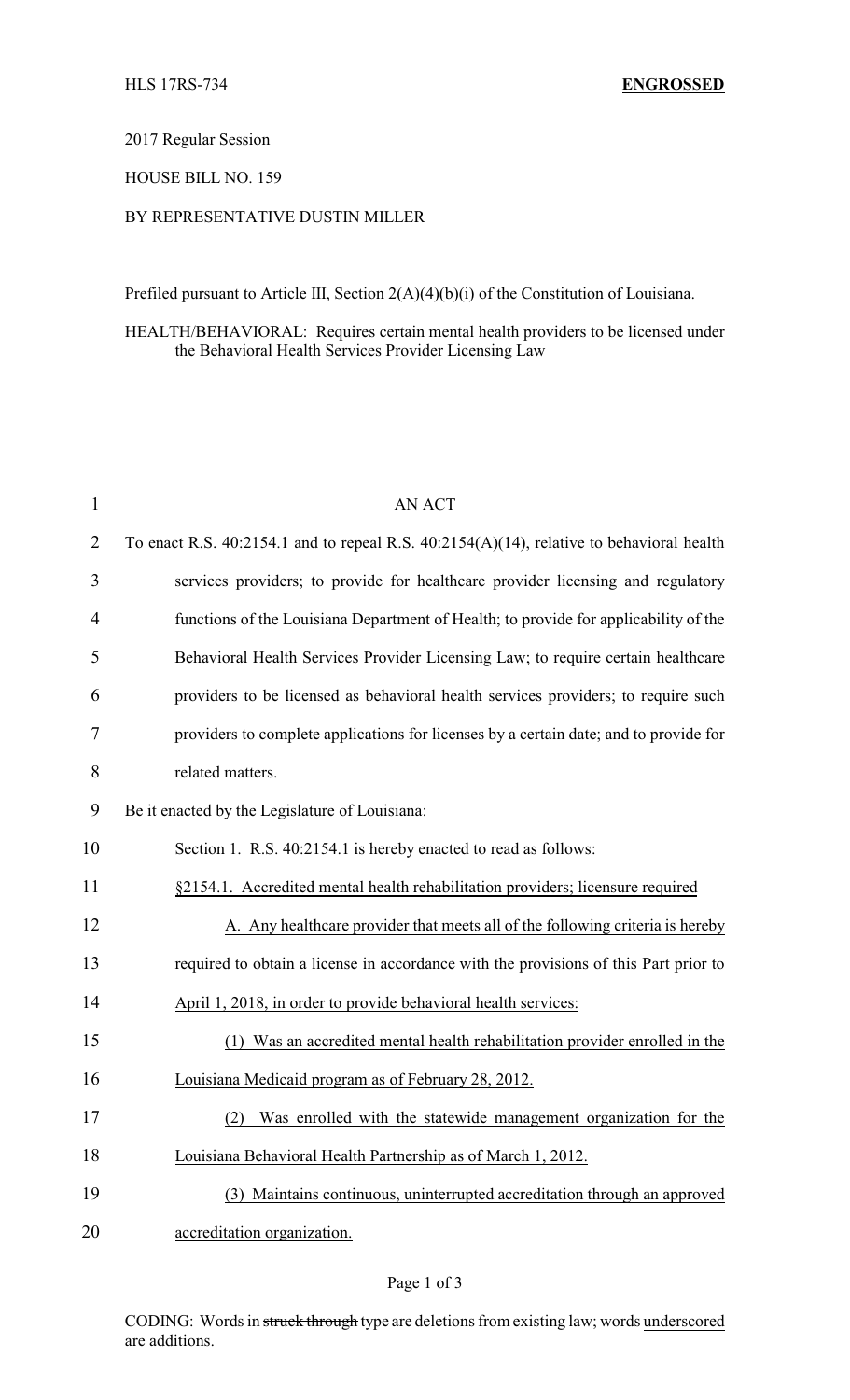| $\mathbf{1}$   | Maintains continuous, uninterrupted enrollment with the statewide<br>(4)                      |  |  |
|----------------|-----------------------------------------------------------------------------------------------|--|--|
| $\overline{2}$ | management organization for the Louisiana Behavioral Health Partnership.                      |  |  |
| 3              | B. Each healthcare provider required by the provisions of this Section to                     |  |  |
| 4              | obtain a license shall submit a completed application to the department for such              |  |  |
| 5              | license on or before December 1, 2017.                                                        |  |  |
| 6              | Section 2. R.S. $40:2154(A)(14)$ is hereby repealed in its entirety.                          |  |  |
| 7              | Section 3. This Act shall become effective upon signature by the governor or, if not          |  |  |
| 8              | signed by the governor, upon expiration of the time for bills to become law without signature |  |  |
| 9              | by the governor, as provided by Article III, Section 18 of the Constitution of Louisiana. If  |  |  |
| 10             | vetoed by the governor and subsequently approved by the legislature, this Act shall become    |  |  |
| 11             | effective on the day following such approval.                                                 |  |  |
|                |                                                                                               |  |  |

# DIGEST

The digest printed below was prepared by House Legislative Services. It constitutes no part of the legislative instrument. The keyword, one-liner, abstract, and digest do not constitute part of the law or proof or indicia of legislative intent. [R.S. 1:13(B) and 24:177(E)]

| HB 159 Engrossed | 2017 Regular Session | Dustin Miller |
|------------------|----------------------|---------------|
|                  |                      |               |

**Abstract:** Requires mental health rehabilitation providers meeting certain criteria to be licensed in accordance with the Behavioral Health Services Provider Licensing Law.

Present law known as the Behavioral Health Services Provider Licensing Law, R.S. 40:2151 et seq., authorizes the La. Dept. of Health (LDH) to provide for the health, safety, and welfare of persons receiving behavioral health services through licensure and regulation of behavioral health services providers.

Present law defines "behavioral health services provider" as a facility, agency, institution, person, society, corporation, partnership, unincorporated association, group, or other legal entity that provides behavioral health services and presents itself to the public as a provider of behavioral health services.

Proposed law retains above provisions of present law.

Present law exempts certain types of providers from the requirement for licensure as a behavioral health services provider established in present law. Proposed law repeals present law exempting healthcare providers meeting all of the following criteria from the requirement for licensure as a behavioral health services provider:

- (1) Was an accredited mental health rehabilitation provider enrolled in the La. Medicaid program as of Feb. 28, 2012.
- (2) Was enrolled with the statewide management organization for the La. Behavioral Health Partnership as of March 1, 2012.